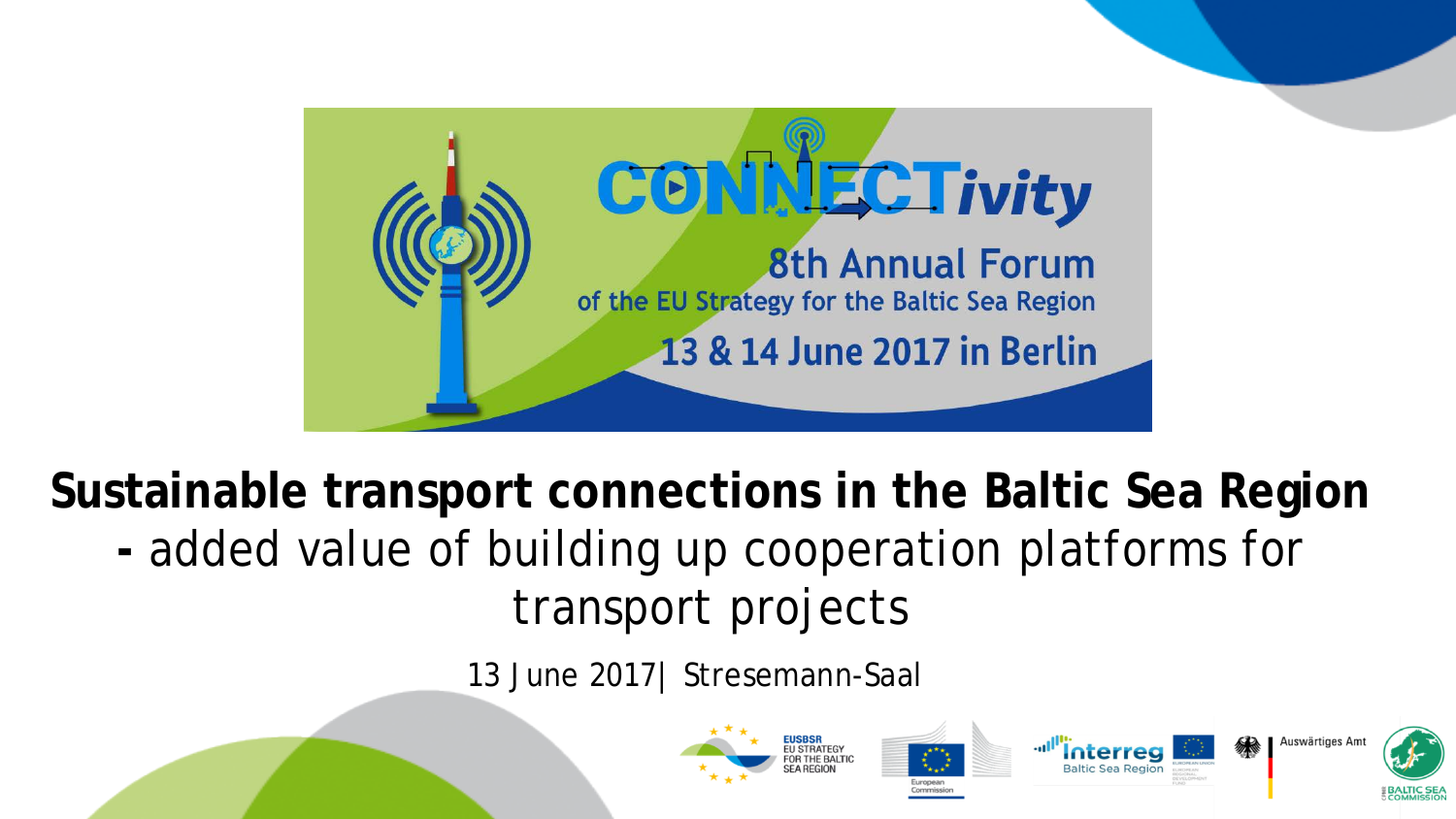## **Project platforms co-funded by Interreg Baltic Sea Region**



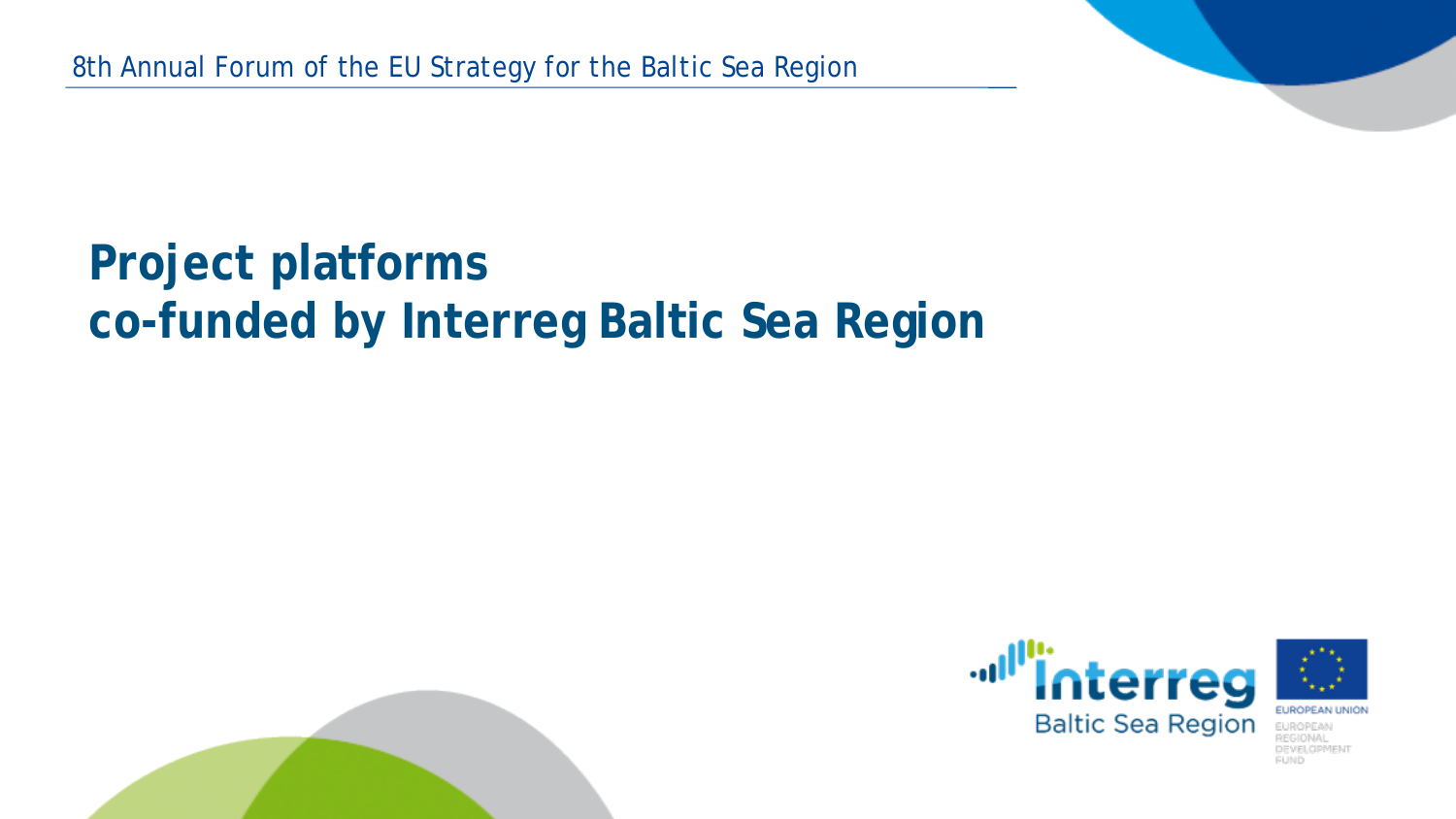# **Project platform:**

#### - a framework for cooperation of core partners

of different projects

with other stakeholders

in the Baltic Sea Region and Northern Europe

in one thematic field



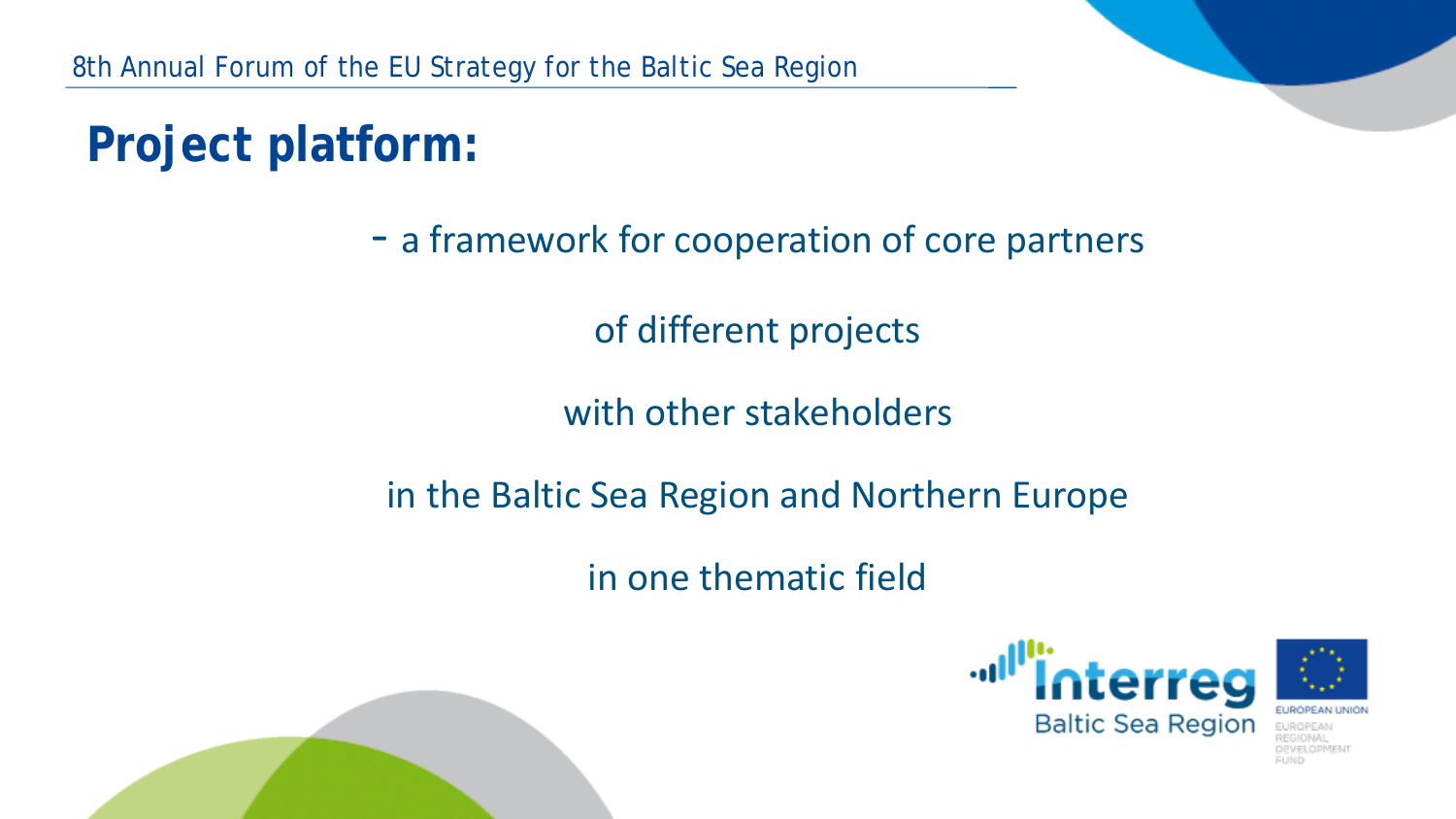# **Why to establish project platforms?**

- To deepen the knowledge basis
- To streamline activities of different stakeholders
- To support strategic communication
- To ensure better usage, durability and transferability of outcomes



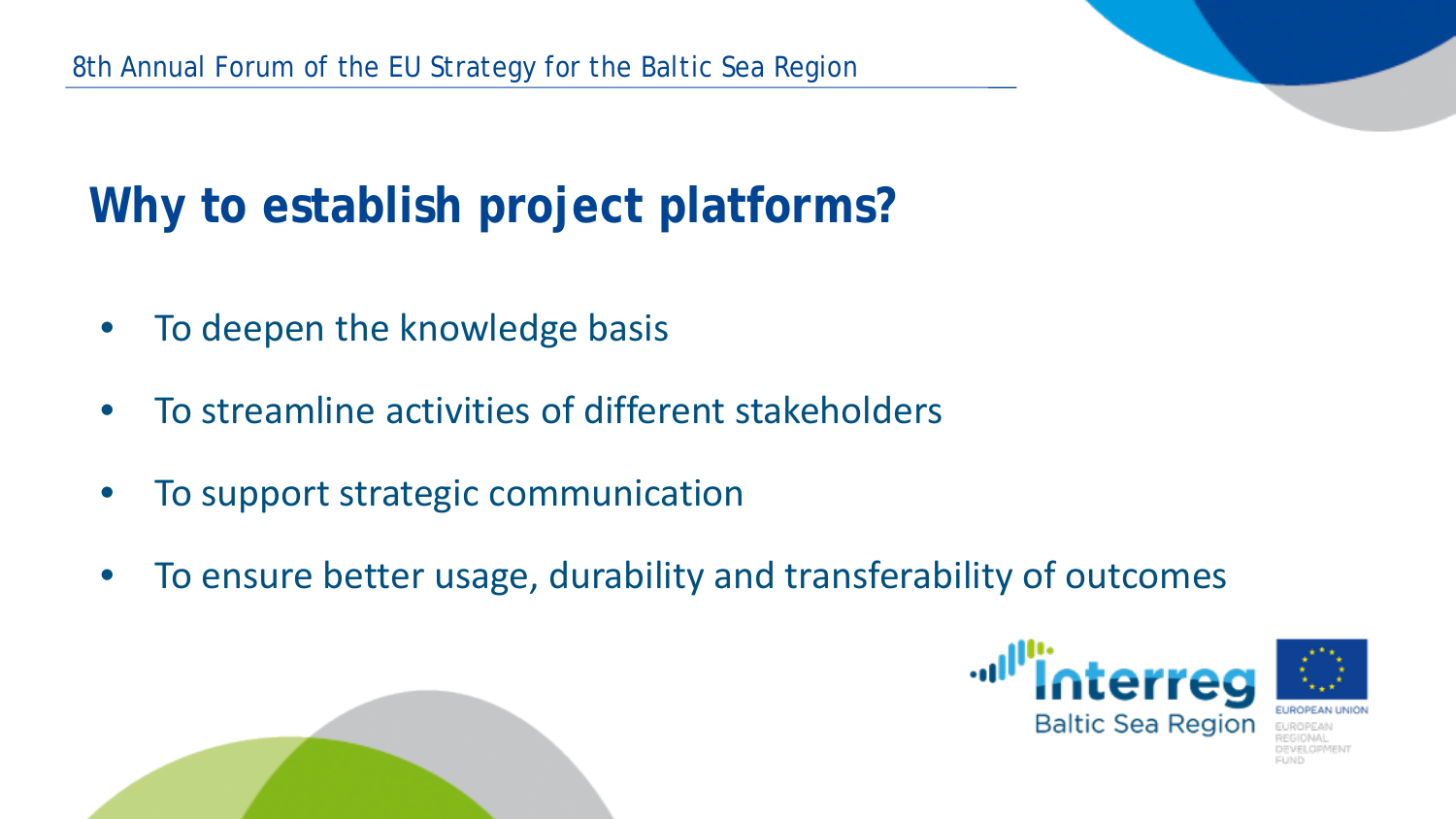### **Expected outcomes**

- Policy papers or studies
- Agreements on joint standards
- Best approaches to reaching end users
- Analysis of further potential financing sources
- Approaches to alignment of funding
- Political statements
- Task-oriented networks

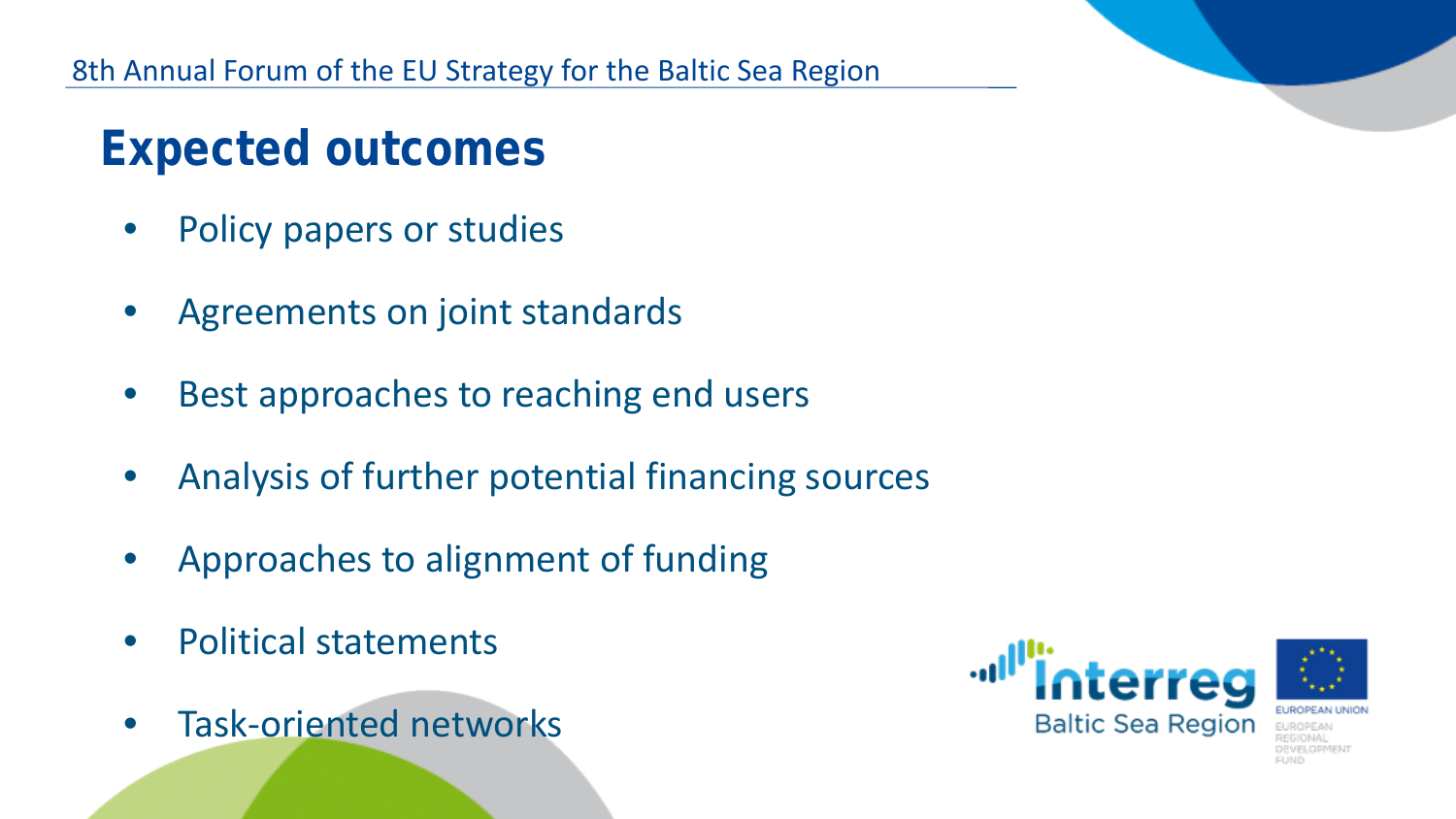## **Platform set-up**

- Format: Project in Interreg Baltic Sea Region
- Partnership: Partners of Interreg and other relevant programmes
- Important stakeholders: PACs/HACs of the EUSBSR
- Duration: up to 36 months
- Budget: EUR 300,000 1,000,000 (incl. co-financing from the project partners)
- First call for project platforms: autumn 2017 (to be confirmed)

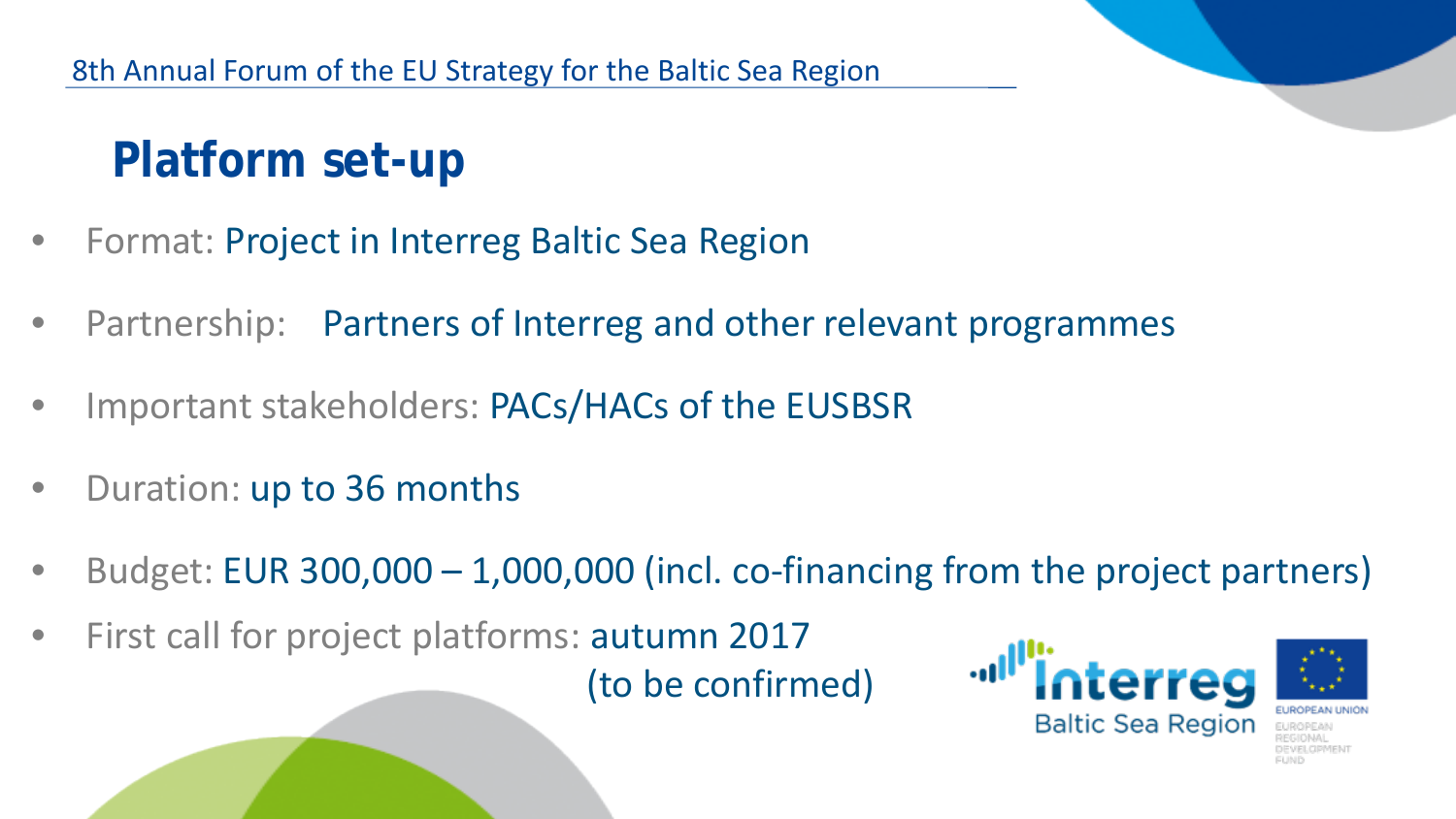**Project platforms co-funded by Interreg Baltic Sea Region**

> **Interreg Baltic Sea Region** Managing Authority/Joint Secretariat Phone: +49 381 45484-5281 E-mail: [info@interreg-baltic.eu](mailto:info@interreg-baltic.eu) www.interreg-baltic.eu